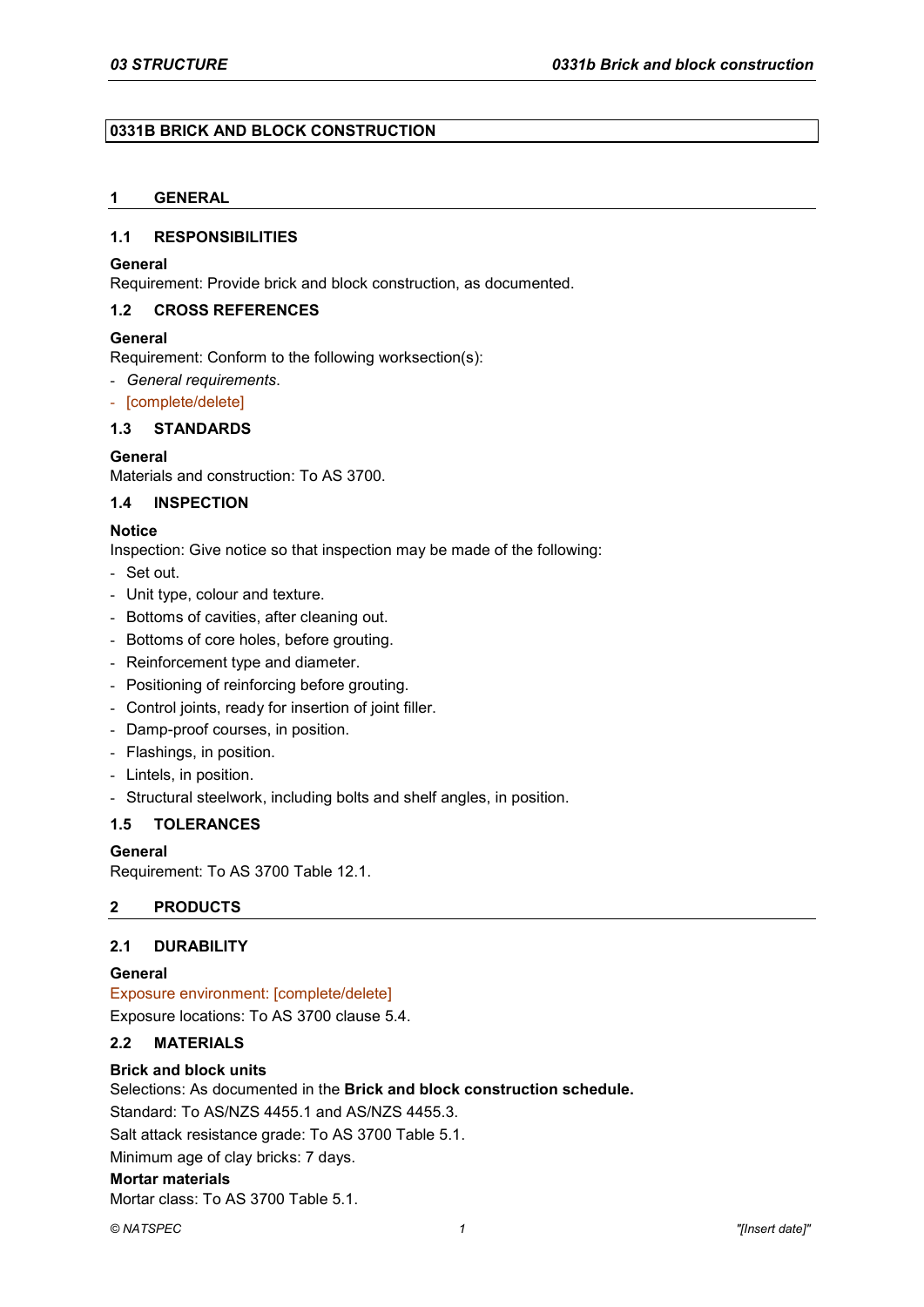Cement: To AS 3972.

- Type: [complete/delete]

White cement: With ≤ 1% iron salts content.

Lime: To AS 1672.1.

Sand: Fine aggregate with a low clay content and free from efflorescing salts, selected for colour and grading.

Water: Clean and free from any deleterious matter.

Admixtures: To AS 3700 clause 11.4.2.4.

Pigment: To BS EN 12878, and as follows:

- Integral pigment mix proportion: ≤ 10% by weight of cement.

Mix proportions: As documented in the **Masonry cement mortar mix proportions table** and **Cement (GP/GB) mortar mix proportions table**.

## **Masonry cement mortar mix proportions table (cement:lime:sand), by volume**

| Mortar class to<br><b>AS 3700</b> | <b>Clav</b> | ∣Concrete | <b>Calcium silicate</b> | <b>Water thickener</b> |
|-----------------------------------|-------------|-----------|-------------------------|------------------------|
| M <sub>3</sub>                    | 1:0:4       | 1:0:4     | In/a                    | Yes                    |
| M <sub>4</sub>                    | 1:0:3       | ln/a      | In/a                    | Yes                    |

## **Cement (GP/GB) mortar mix proportions table (cement: lime:sand), by volume**

| Mortar class to<br><b>AS 3700</b> | <b>Clay</b>  | <b>Concrete</b> | <b>Calcium silicate</b> | <b>Water thickener</b> |
|-----------------------------------|--------------|-----------------|-------------------------|------------------------|
| M <sub>2</sub>                    | 1:2:9        | n/a             | n/a                     | <b>No</b>              |
| M <sub>3</sub>                    | 1:1:6        | 1:1:6           | n/a                     | Optional               |
| M <sub>3</sub>                    | 1:0:5        | 1:0:5           | 1:0:5                   | Yes                    |
| M4                                | 1:0.5:4.5    | 1:0.5:4.5       | n/a                     | Optional               |
| M4                                | 1:0:4        | 1:0:4           | 1:0:4                   | Yes                    |
| M4                                | $1:0-0.25:3$ | $1:0-0.25:3$    | n/a                     | Optional               |

# **Grout**

Standard: To AS 3700 clause 11.7. Minimum characteristic compressive strength: 12 MPa.

# **2.3 BUILT-IN COMPONENTS**

## **General**

Durability class of built-in components: To AS 3700 Table 5.1.

## **Steel lintels**

Angles and flats: To AS/NZS 3679.1.

Cold formed proprietary lintels: Designed to AS/NZS 4600.

Corrosion protection: To AS/NZS 2699.3.

Galvanizing: Do not cut after galvanizing.

## **Reinforcement**

Standard: To AS/NZS 4671. Corrosion protection: To AS 3700 clause 5.9. Minimum cover: To AS 3700 Table 5.1.

**Wall ties**

Standard: To AS/NZS 2699.1.

# Type: [complete/delete]

Corrosion protection: To AS/NZS 2699.1.

Strength classification:

- Masonry veneer: [complete/delete]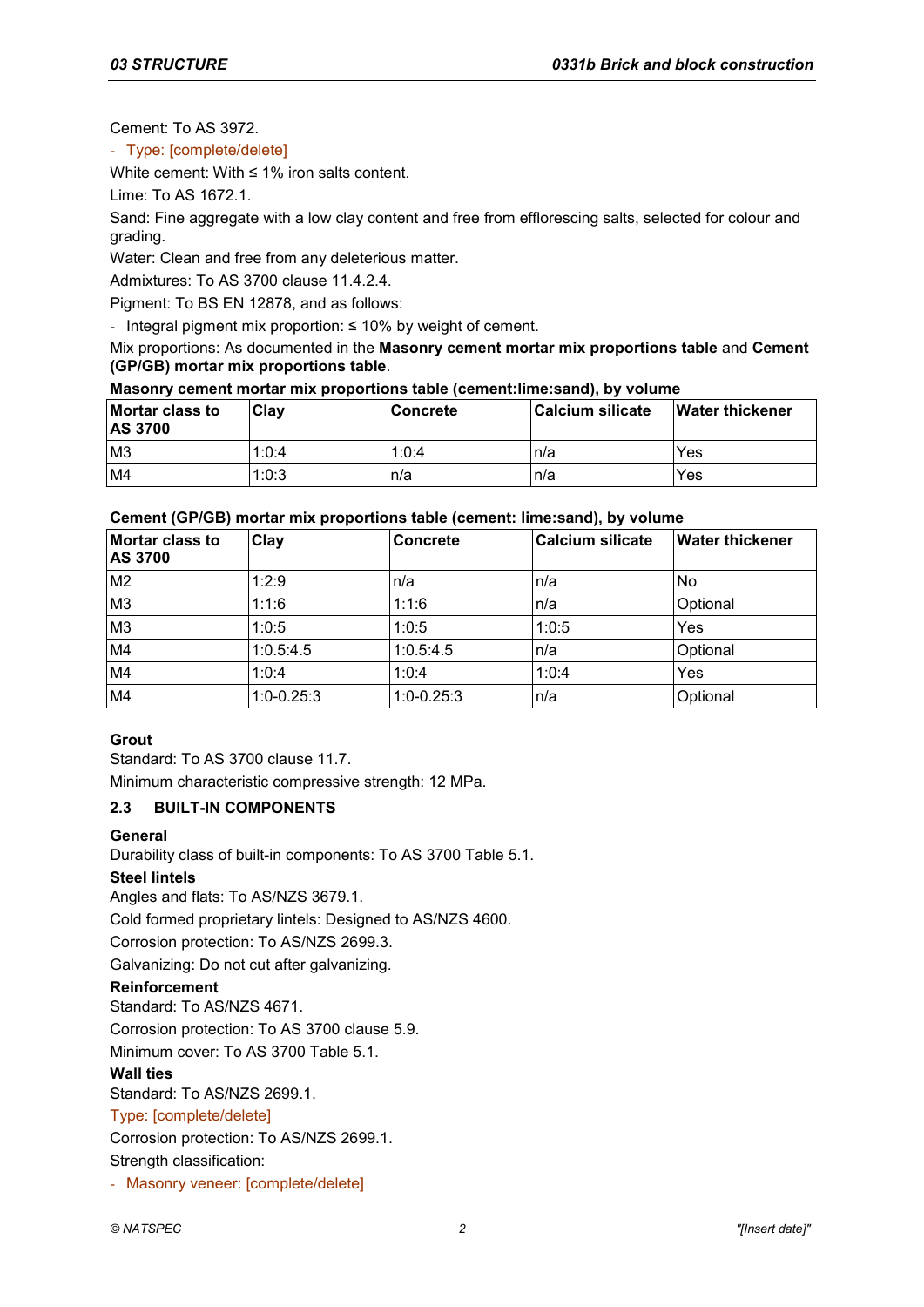- Normal cavity construction and at abutments:[complete/delete]
- Cavities > 60 mm and < 200 mm wide: Heavy duty.
- Cavities > 200 mm wide: [complete/delete]

# **Connectors and accessories**

Standard: To AS/NZS 2699.2.

Corrosion protection: To AS/NZS 2699.2.

Design criteria for flexible masonry ties: [complete/delete]

**Flashings and damp-proof courses** Standard: To AS/NZS 2904. **Slip joints** Standard: To AS 3700 clause 4.13.

Material: [complete/delete]

### **3 EXECUTION**

### **3.1 GENERAL**

### **Mortar mixing**

General: Measure volumes accurately to the documented proportions. Machine mix for at least six minutes.

### **Protection from contamination**

General: Protect masonry materials and components from ground moisture and contamination.

### **Bond**

Type: Stretcher bond.

### **Building in**

Embedded items: Build in wall ties and accessories as the construction proceeds. If it is not practicable to obtain the required embedment wholly in the mortar joint in hollow masonry units, fill appropriate cores with grout or mortar.

Steel door frames: Fill the backs of jambs and heads solid with mortar as the work proceeds.

### **Clearance for timber frame shrinkage**

General: In timber frame brick veneer construction, leave clearances between window frames and brick sill and between roof frames and the brick veneer as follows:

- Additional clearance: To accommodate additional shrinkage of unseasoned floor timbers.
- Single storey frames and ground floor windows (not for slab on ground): 10 mm.
- Two storey frames and upper floor windows: 20 mm.

## **Construction at different rates or times**

Monolithic structural action: If two or more adjoining sections of masonry, including intersecting walls, are constructed at different rates or times, rake back or tie the intersections between those sections so that monolithic structural action is obtained in the completed work.

### **Joining to existing**

General: Provide a control joint where joining to existing structures. Do not tooth new masonry into existing work unless approved by a professional engineer.

### **Mortar joints**

Solid and cored units: Lay on a full bed of mortar. Fill perpends solid. Cut mortar flush.

Face-shell bedded hollow units: Fill perpends solid. Cut mortar flush.

Finish: Conform to the following:

- Externally: Tool to give a dense water-shedding finish.
- Internally: If wall is to be plastered, do not rake more than 10 mm to give a key.
- Thickness: 10 mm.

Cutting: Set out masonry with joints of uniform width and minimum cutting of masonry units.

### **Monolithic structural action**

Header units: Except in stretcher bond facework, provide brick and block header units, to AS 3700 clause 4.11.2.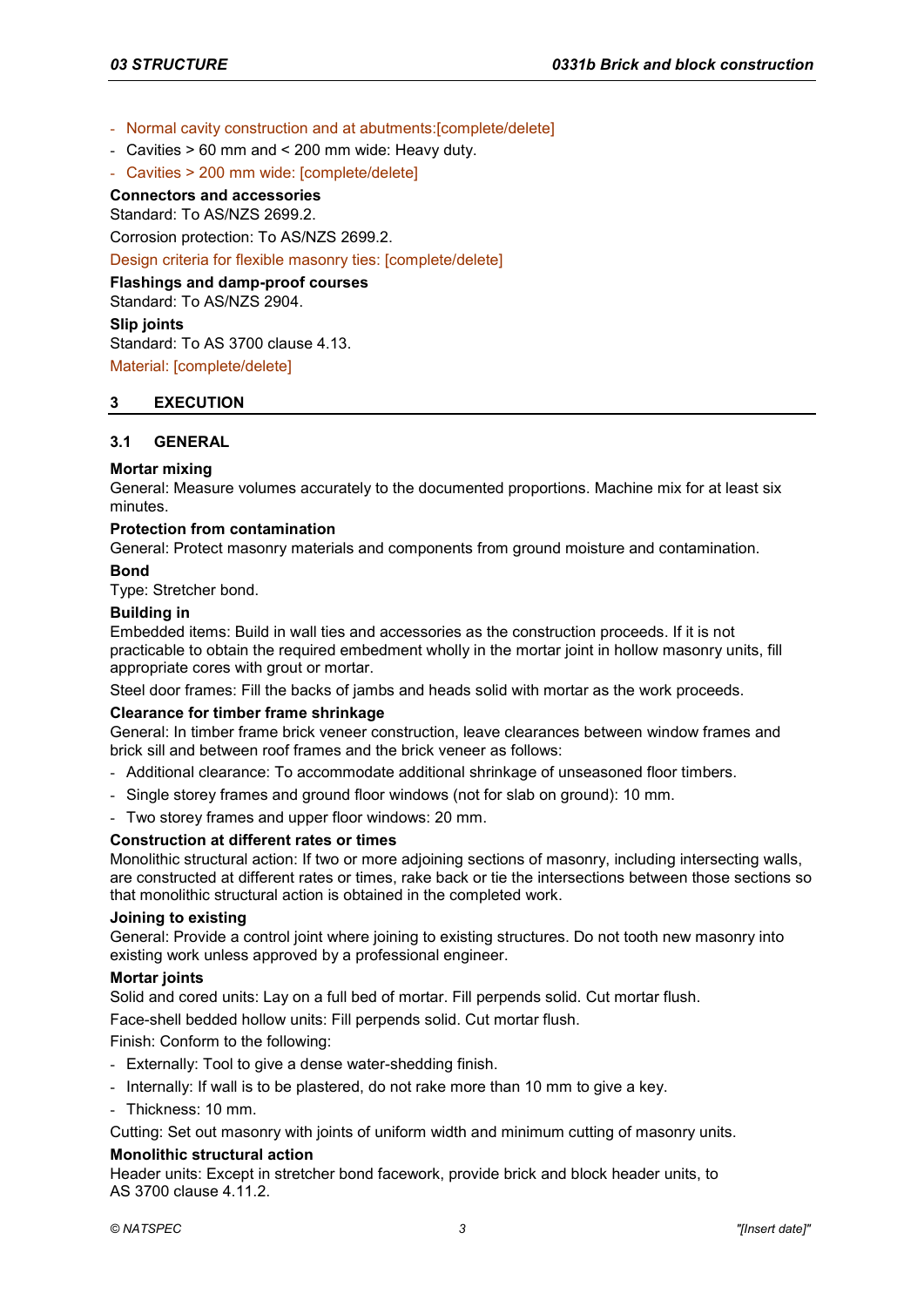Spacing: 600 mm maximum.

Location: Provide header units in the following locations:

- At engaged piers.
- At engagement of diaphragms with the leaves in diaphragm walls.
- At intersections of flanges with shear walls.
- At intersections with supporting walls and buttresses.
- Between leaves in solid masonry construction.

### **Rate of construction**

General: Regulate the rate of construction to eliminate joint deformation, slumping or instability.

### **Rods**

Set out: Construct masonry to the following rods:

- 75 mm high units: 7 courses to 600 mm.
- 90 mm high units: 6 courses to 600 mm.
- 190 mm high units: 3 courses to 600 mm.

### **Protection**

General: Cover the top surface of brickwork and blockwork to prevent the entry of rainwater and contaminants.

Single leaf and solid walls: Moisture protection to AS 3700 clause 4.7.4.

### **Temporary support**

General: If the final stability of the masonry is dependent on construction of (structural) elements after the brickwork and blockwork is completed, provide proposals for temporary support or bracing.

### **3.2 FACEWORK**

### **Cleaning**

General: Clean progressively as the work proceeds to remove mortar smears, stains and discolouration. Do not erode joints if using pressure spraying.

Acid solution: Do not use.

### **Colour mixing**

Distribution: In facework, distribute the colour range of units evenly to prevent colour concentrations and banding.

### **Below ground**

Facework: Commence face brickwork at least 1 full course for blockwork, or 2 full courses for brickwork, below adjacent finished surface level.

## **Double face walls**

Selection: Select face units for uniform width and double-face qualities.

Preferred face: Before starting, obtain approval of the preferred wall face, and favour that face should a compromise be unavoidable.

### **Perpends**

General: If other than vertically aligned perpends in alternate courses are proposed, provide details.

### **Sills and thresholds**

General: Solidly bed sills and thresholds and lay them with the top surfaces draining away from the building.

Minimum size of cut unit: Three quarters full width.

### **3.3 SUBFLOOR WORK**

### **Access openings**

General: In internal walls, leave door width openings beneath doorways to give access to underfloor areas.

### **Air vent locations**

General: Provide air vents to give adequate cross ventilation to the space under suspended ground floors.

Cavity walls: Provide matching vents in the internal leaves located as near as practicable to the vents in the external leaves.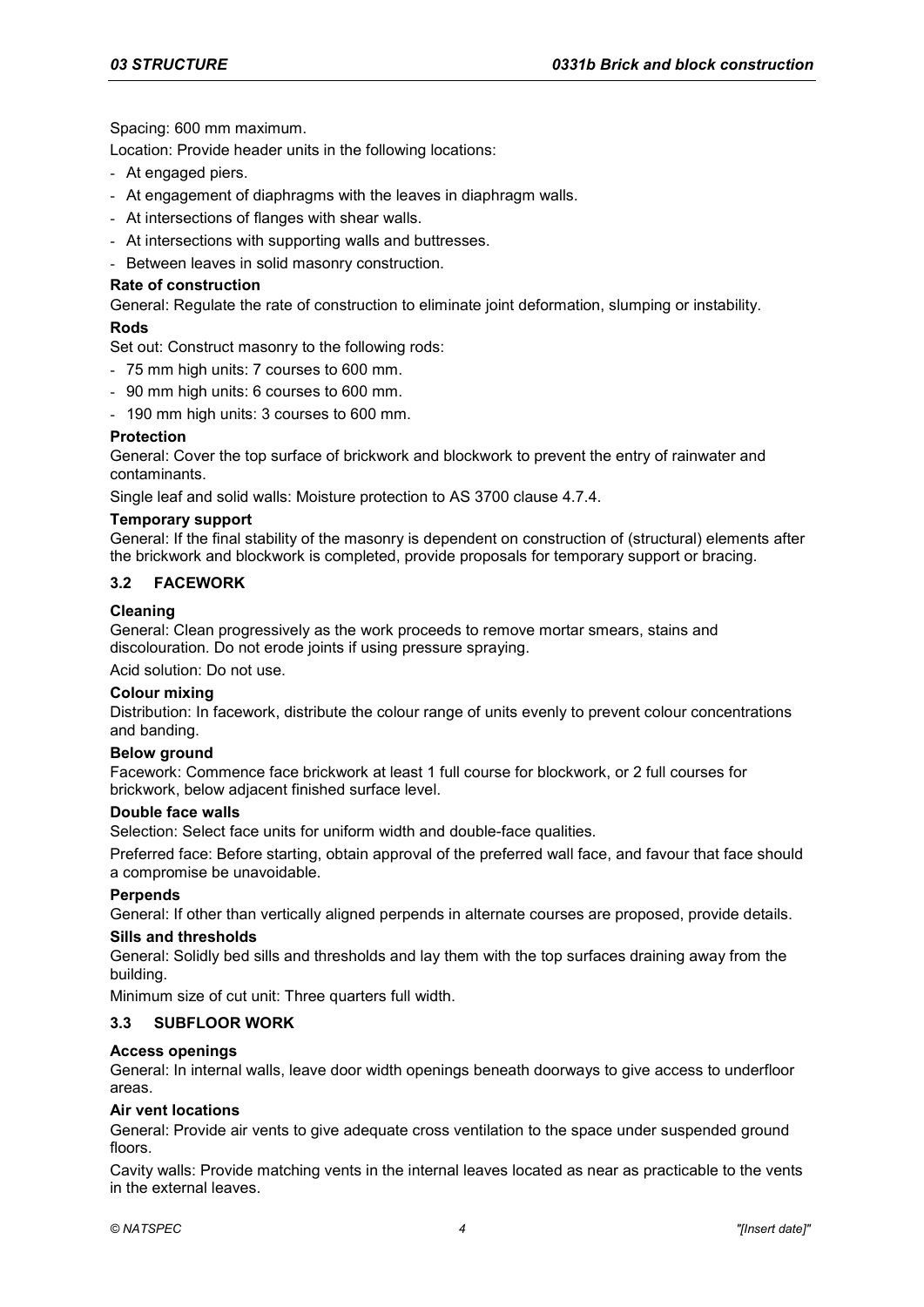Location: Below damp-proof course to internal and external walls.

## **Air vent types**

Blockwork: Select from the following:

- Concrete framed: Bronze wire mesh in concrete frame 390 x 190 mm.
- Vent blocks: Purpose-made vent blocks.

Brickwork: Select from the following:

- Concrete framed: Bronze wire mesh in concrete frames, 470 x 160 mm.
- Cut brick: 2 cut bricks laid vertically and evenly spaced in a 230 mm wide x 2 course high opening, backed with bronze wire mesh built in.
- Terra cotta: Perforated, 230 x 160 mm.

## **Underpinning**

Requirement: Install underpinning while maintaining the building undamaged.

Grouting: Pack dry mix M4 mortar between underpinning and existing structure at the completion of each panel of underpinning.

## **3.4 CAVITY WORK**

# **Cavity clearance**

General: Keep cavities clear at all times.

### **Cavity fill**

General: Fill the cavity with mortar to 1 course above adjacent finished (ground) level. Fall the top surface towards the outer leaf.

### **Cavity width**

General: Provide minimum cavity widths in conformance with the following:

- Masonry walls: 50 mm.
- Masonry veneer walls: 40 mm between the masonry leaf and the load bearing frame and 25 mm minimum between the masonry leaf and sheet bracing.

## **Openings**

Care: Do not close the cavity at the jambs of external openings.

### **Wall ties connectors and accessories**

Protection: Install to prevent water passing across the cavity.

# **3.5 DAMP-PROOF COURSES**

## **Location**

General: Provide damp-proof courses as follows:

- Timber floors: In the first course below the level of the underside of ground floor timbers in internal walls and inner leaves of cavity walls.
- Cavity walls built off slabs on ground: In the bottom course of the outer leaf, continuous horizontally across the cavity and up the inner face bedded in mortar, turned 30 mm into the inner leaf 1 course above.
- Masonry veneer construction: In the bottom course of the outer leaf, continuous horizontally across the cavity. Fasten to the inner frame 75 mm above floor level.
- Walls adjoining infill floor slabs on membranes: In the course above the underside of the slab in internal walls and inner leaves of cavity walls. Project 40 mm and dress down over the membrane turned up against the wall.

Height: Not less than:

- 150 mm above the adjacent finished ground level.
- 75 mm above the finished paved or concrete area.
- 50 mm above the finished paved or concreted area and protected from the direct effect of the weather.

### **Installation**

General: Lay in long lengths. Lap full width at angles and intersections and at least 150 mm at joints. Step as necessary, but not exceeding 2 courses per step for brickwork and 1 course per step for blockwork. Sandwich damp-proof courses between mortar.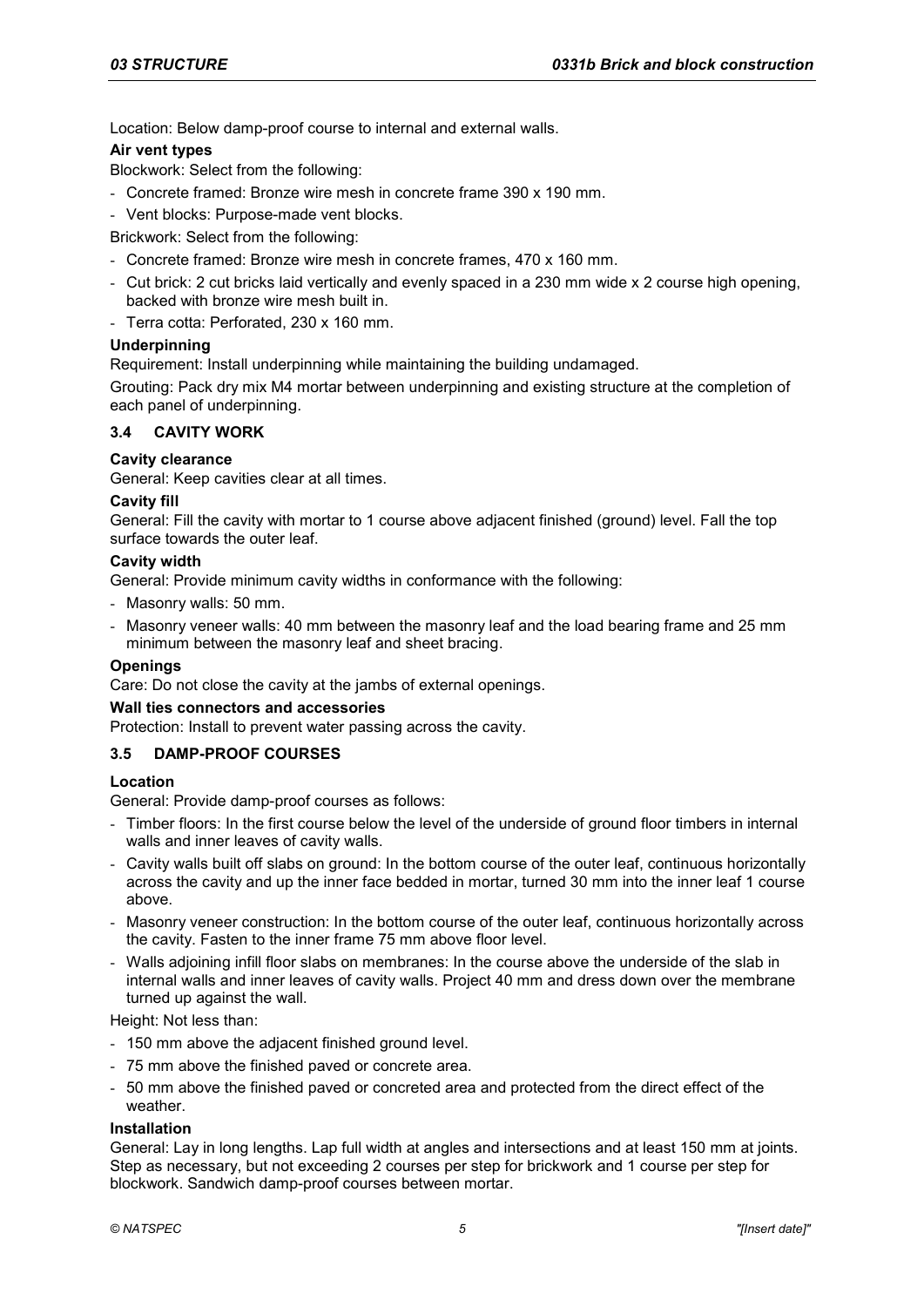Junctions: Preserve continuity of damp-proofing at junctions of damp-proof courses and waterproof membranes.

Lap sealing: Seal with a bituminous adhesive and sealing compound.

### **3.6 FLASHINGS**

### **Location**

General: Provide flashings as follows:

- Floors: Full width of outer leaf immediately above slab or shelf angle, continuous across cavity and up the inner face bedded in mortar, turned 30 mm into the inner leaf 2 courses above for brick and 1 course above for block. If the slab supports the outer skin and is not rebated, bed the flashing in a suitable sealant.
- Under sills: 30 mm into the outer leaf bed joint 1 course below the sill, extending up across the cavity and under the sill in the inner leaf or the frame. Extend at least 150 mm beyond the reveals or each side of the opening.
- Over lintels to openings: Full width of outer leaf immediately above the lintel, continuous across cavity, turned 30 mm into the inner leaf 2 courses above for brick and 1 course above for block or turned up against the inner frame and fasten to it. Extend at least 150 mm beyond the lintels.
- At abutments with structural frames or supports: Vertical flash in the cavity using 150 mm wide material, wedged and grouted into a groove in the frame opposite the cavity.
- At jambs: Vertically flash jamb, extending 75 mm into the cavity, interleaved with the sill and head flashing at each end. Fix to jambs.
- At roof abutments with cavity walls: Cavity flash immediately above the roof and over-flash the roof apron flashing.

### **Installation**

General: Sandwich flashings between mortar except where on lintels or shelf angles. Bed flashings, sills and copings in one operation to maximise adhesion.

Laps: If required, lap full width at angles and intersections and at least 150 mm at joints. Step as necessary, but not exceeding 2 courses per step for brickwork and 1 course per step for blockwork.

Lap sealing: Seal with a bituminous adhesive and sealing compound.

Pointing: Point up joints around flashings, filling voids.

### **Weepholes**

Location: Provide weepholes to external leaves of cavity walls in the course immediately above flashings, and cavity fill, and at the bottoms of unfilled cavities.

Form: Open perpends.

Maximum spacing: 1200 mm.

## **3.7 WALL TIES**

### **Location**

General: Space wall ties in conformance with AS 3700 clause 4.10 or AS 4773.2, as appropriate, and at the following locations:

- Not more than 600 mm in each direction.
- Adjacent to vertical lateral supports.
- Adjacent to control joints.
- Around openings.

## **Installation**

Fixing of masonry veneer ties:

- To timber frames: Screw fix to outer face of timber frames with fixings to AS 3566.1.
- To concrete: Masonry anchors.
- To steel frames: Screw fix to outer face of steel studs with fixings to AS 3566.1.

## **3.8 CONTROL JOINTS**

### **General**

Location and spacing: Provide contraction joints, expansion joints or articulation joints to AS 3700 clause 4.8.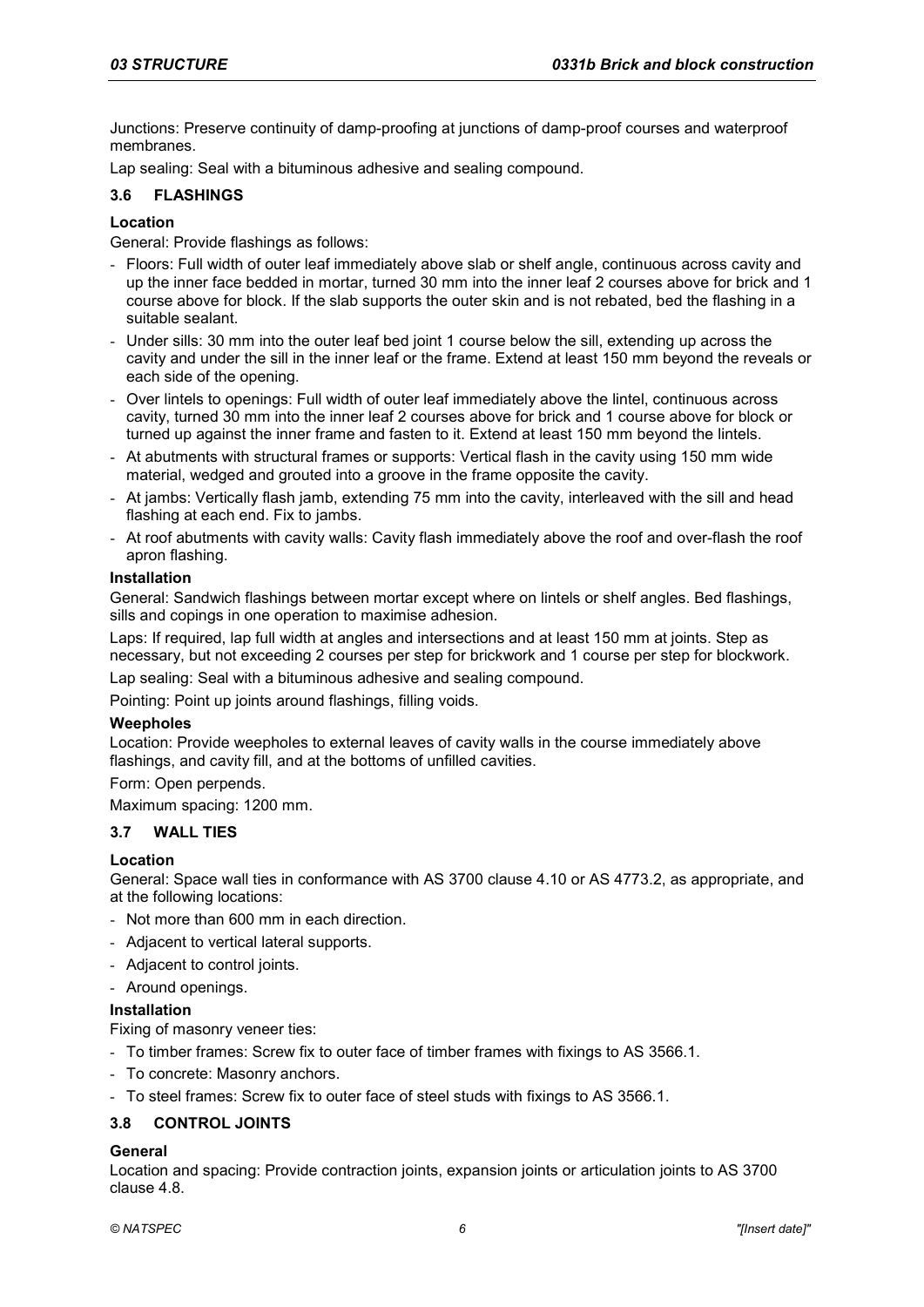## **Control joint filling**

Filler material: Provide compatible sealant and bond breaking backing materials which are nonstaining to brickwork and blockwork. Do not use bituminous materials with absorbent masonry units.

- Bond breaking materials: Non-adhesive to sealant, or faced with a non-adhering material.
- Foamed materials: Closed-cell or impregnated, not water-absorbing.

Installation: Clean the joints thoroughly and insert an easily compressible backing material before sealing.

Sealant depth: Fill the joints with a gun-applied flexible sealant for a depth of at least two-thirds the joint width.

### **Fire rated control joints**

General: If a control joint occurs in an element of construction required to have a fire resistance rating, construct the control joint with fire stopping materials which maintain the fire resistance rating of the element.

Fire stopping: To AS 4072.1.

### **3.9 BRICKWORK AND BLOCKWORK DUCT RISERS**

### **Location**

General: Build a one-piece corrosion resistant metal tray to the masonry duct risers at roof level.

### Material: [complete/delete]

### **Installation**

General: Cut an opening for the riser. Turn tray edges up 25 mm around the opening 13 mm clear of the walls. Externally turn the tray up 100 mm under the stepped flashing and down 100 mm over the apron flashing. Lap and solder joints.

### **Weepholes**

General: Provide 2 weepholes through the masonry duct riser walls on opposite sides immediately above the tray.

### **3.10 BRICKWORK BED JOINT REINFORCEMENT**

## **Location**

General: Locate as follows:

- In 2 bed joints below and above head and sill flashings to openings.
- In 2 bed joints below and above openings.
- In third bed joint above bottom of wall.
- In second bed joint below top of wall.
- Maximum vertical intervals: 500 mm.

### **Installation**

General: Lap 450 mm at splices. Fold and bend at corners so that the longitudinal wires are continuous. Stop 50 mm short of control joints. Extend 450 mm beyond each side of openings.

### **Reinforcement**

Material: Galvanized welded wire mesh.

Width: Equal to the width of the leaf, less 15 mm cover from each exposed surface of the mortar joint.

## **3.11 REINFORCED AND GROUTED BLOCKWORK**

### **Cleaning core holes**

General: Provide purpose-made cleanout blocks or machine cut a cleaning hole at the base of each grouted core.

Location: Locate on the side of the wall which is to be rendered or otherwise concealed.

Cleaning: Rod cores to dislodge mortar fins protruding from the blocks and mortar droppings from reinforcement. Remove through the clean-out blocks.

### **Grouting**

Commencement: Do not commence until grout spaces have been cleaned out and the mortar joints have attained sufficient strength to resist blow-outs.

Height of lift: Limit the height of individual lifts in any pour to make sure that the grout can be thoroughly compacted to fill all voids.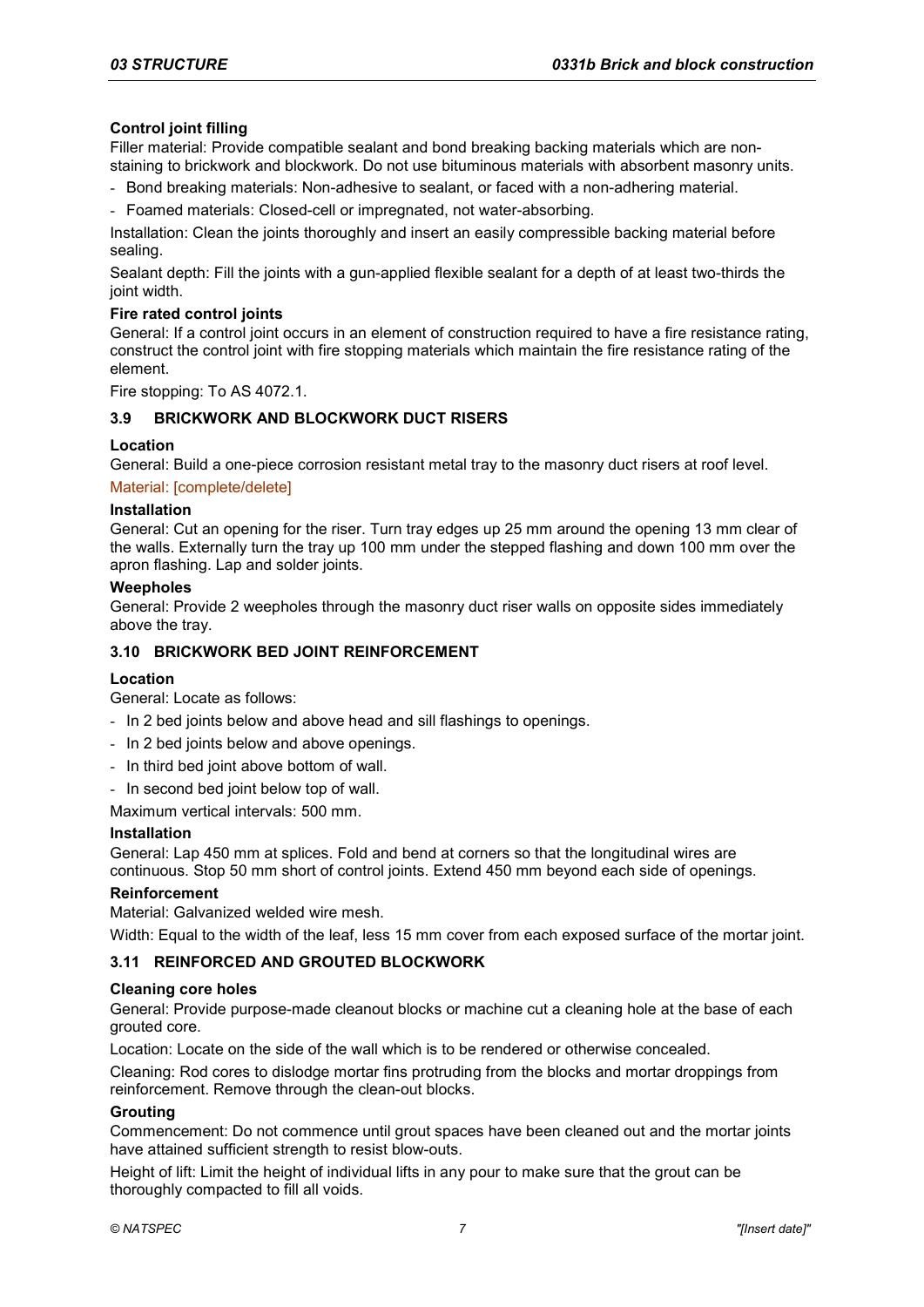Compaction: Compact by vibration or by rodding.

Topping up: On the completion of the last lift, top up the grout after 10 min to 30 min, and vibrate or rod to mix with the previous pour.

## **3.12 LINTELS**

# **Location**

General: Provide 1 lintel to each wall leaf as documented in the **Lintel schedule**.

# **Installation**

General: Do not cut on site. Keep lintels 10 mm clear of heads of frames.

Steel lintels: Pack mortar between any vertical component and supported masonry units. For angles, install the long leg vertical.

Minimum bearing each end:

- Span ≤ 1000 mm: 100 mm.
- Span > 1000 mm ≤ 3000 mm: 150 mm.
- Span > 3000 mm: To structural drawings.

Propping: Provide temporary props to lintels to prevent deflection or rotation.

- Minimum propping period: 7 days.

# **3.13 CONNECTORS AND ACCESSORIES**

# **Slip joints**

General: Provide slip joints to top of all unreinforced masonry walls supporting concrete slabs and other concrete elements.

Protection: Keep the slip joints in place and protect from displacement.

### **Flexible masonry ties**

General: Provide stabilising ties at control joints and abutting structural elements, including columns, beams and slab soffits.

Locations and details: To structural drawings.

## **3.14 ARCHES**

## **Arch voussoirs**

General: Cut units using a masonry saw.

## **Shapes and dimensions**

General: Form arches using solid or cored (not hollow) masonry units.

## **3.15 BAGGING**

## **Preparation**

General: Cut joints flush before bagging.

## **Dry bagging**

Application: Apply laying mortar to the surface using a hessian bag or similar. Flush up irregularities, but leave a minimum amount of mortar on the surface.

## **Textured bagging**

Application: Apply laying mortar to the surface using a sponge float. Flush up irregularities, but leave approximately 2 mm of mortar on the surface. When initial set is reached, texture using a hand bristle brush.

## **4 SELECTIONS**

## **4.1 SCHEDULES**

## **Brick and block construction schedule**

| Property                                          |  |  |
|---------------------------------------------------|--|--|
| Bricks and blocks: Name<br>or type                |  |  |
| Bricks and blocks: Fire<br>resistance level (FRL) |  |  |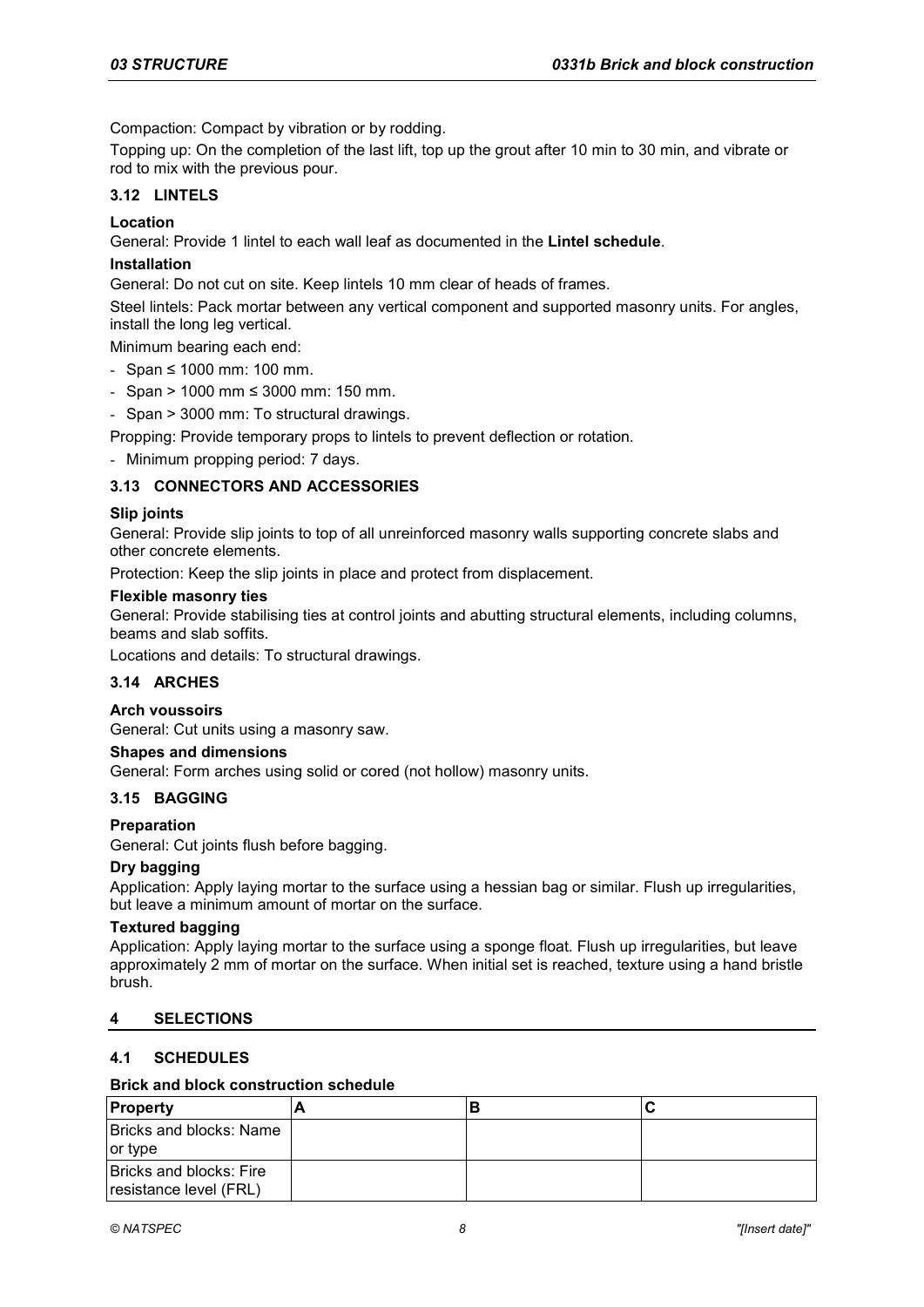| Property                                                                         | A | B | C |
|----------------------------------------------------------------------------------|---|---|---|
| Bricks and blocks: Work<br>size (mm)                                             |   |   |   |
| Bricks and blocks:<br>Category                                                   |   |   |   |
| <b>Bricks and blocks: Salt</b><br>attack resistance<br>category                  |   |   |   |
| Bricks and blocks:<br>Characteristic unconfined<br>compressive strength<br>(MPa) |   |   |   |
| Bricks and blocks:<br>Coefficient of contraction                                 |   |   |   |
| Bricks and blocks:<br>Coefficient of expansion                                   |   |   |   |
| Bricks and blocks: Air<br>vent units                                             |   |   |   |
| <b>Bricks and blocks: Sill</b><br>units                                          |   |   |   |
| Bricks and blocks:<br>Threshold units                                            |   |   |   |
| Mortar: Cement                                                                   |   |   |   |
| Mortar: Colour                                                                   |   |   |   |
| Mortar: Mix proportions or<br>mortar class                                       |   |   |   |
| Mortar: Sand                                                                     |   |   |   |
| Unit mortar joints: Bond                                                         |   |   |   |
| Unit mortar joints: Depth<br>(mm)                                                |   |   |   |
| Unit mortar joints: Shape<br>or profile                                          |   |   |   |
| Built-in components:<br>Durability class                                         |   |   |   |
| Built-in components:<br>Damp-proof course type                                   |   |   |   |
| Built-in components:<br>Flashings material                                       |   |   |   |
| Built-in components:<br>Lintel type                                              |   |   |   |
| Built-in components:<br>Weephole insect barriers                                 |   |   |   |
| Built-in components: Wall<br>ties                                                |   |   |   |
| Grout: Composition                                                               |   |   |   |
| Grout: Compressive<br>strength (MPa)                                             |   |   |   |
| Control joints: Backing<br>rod                                                   |   |   |   |
| Control joints: Primer                                                           |   |   |   |
| Control joints: Sealant                                                          |   |   |   |